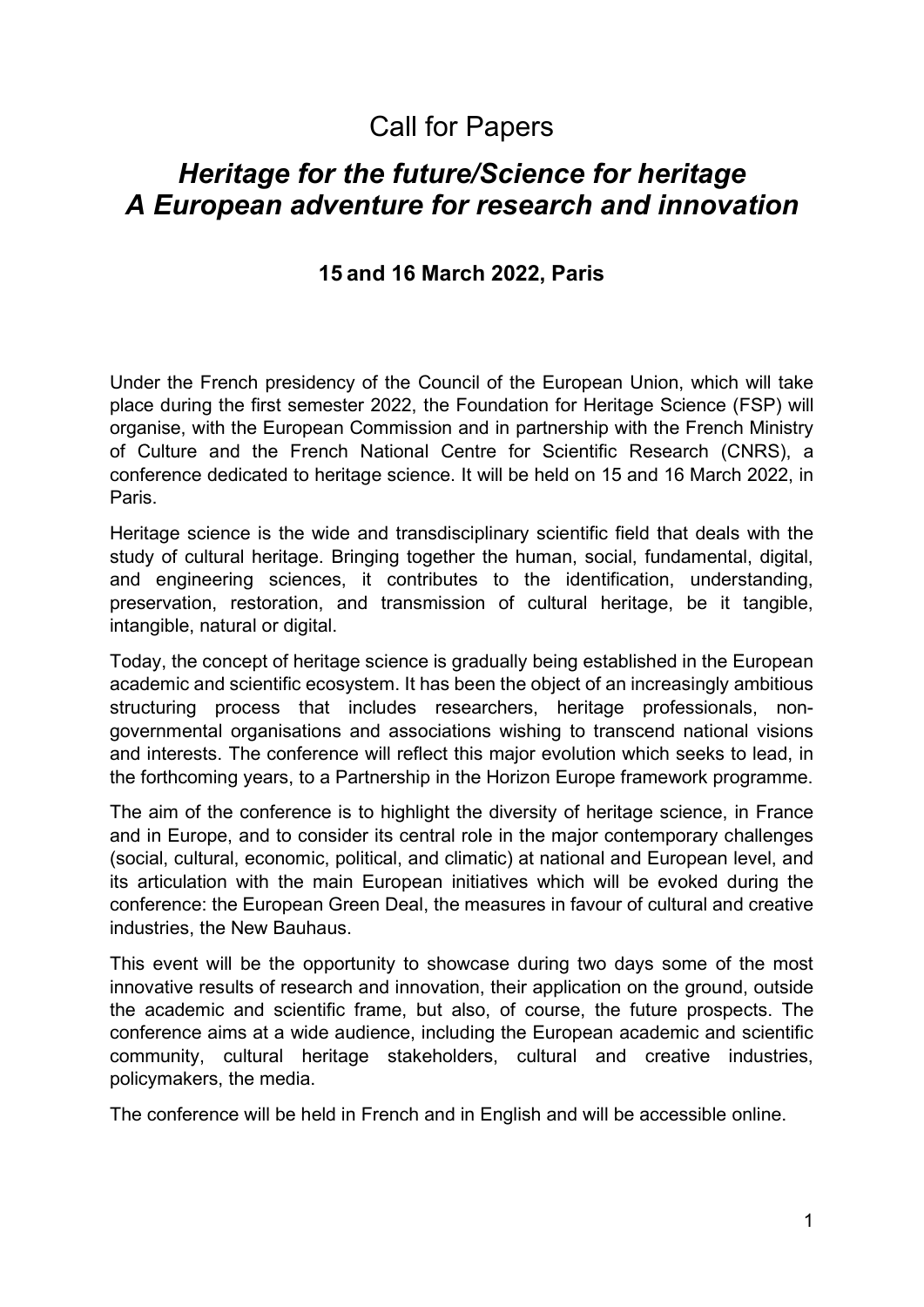To build up the programme of the conference, the coordination team is launching a call for papers directed to:

- Researchers, and students, particularly PhD students.
- The different actors who contribute to the production, valorisation, dissemination, and implementation of heritage science knowledge (heritage professionals, policymakers, companies, associations, international organisations, artists, etc.)

Papers must address **one of the four following priority themes**[1](#page-1-0):

### **Theme 1 – A reflective heritage for a resilient society**

Cultural heritage plays a significant role in how our societies come together and flourish. It is also inherent to how individuals find their place and forge themselves within a community. How does cultural heritage contribute to the creation of identities? To what extent can it be a driver for inclusion or exclusion? What are its different meanings? What are the challenges, the consequences of its conservation or, on the contrary, its endangerment?

The identification, appropriation and valorisation of cultural heritage can vary depending on the context. This implies that their ins and outs must be considered. What critical approaches can be elaborated to prevent its instrumentation? To qualify how it is interpreted? How can cultural heritage contribute to social cohesion, wellbeing, health, economic development?

Its relation to democracy and the challenges of democratisation will also be investigated. What are the interactions between cultural heritage and citizenship? How does cultural heritage fuel the ideological debate? How can it lead to conflicts and mistrust towards our democracies? How to facilitate access to the knowledge and data produced by heritage science? How to widen access to education and training in this field?

Cultural heritage can also be apprehended in its capacity to dialogue with creation. How can it feed the processes of creation and innovation? How can it contribute to renew them? Conversely, how can creation make the representations of cultural heritage evolve or contribute to revealing it?

Finally, far from being immutable, cultural heritage is a concept that evolves like our societies. What will be the future cultural heritage? What will be its new forms? How to identify and select what is or will be cultural heritage? How to include citizens and local or national communities in that process?

<span id="page-1-0"></span><sup>&</sup>lt;sup>1</sup> The priority themes are drawn from the Strategic Research and Innovation Agenda ( $SRIA$ ) of the Joint Programming Initiative on Cultural Heritage and Global Change [\(JPI CH\)](https://www.heritageresearch-hub.eu/homepage/joint-programming-initiative-on-cultural-heritage-homepage/joint-programming-initiative-on-cultural-heritage-about/). This document provides a list of subjects that can be addressed under the different themes.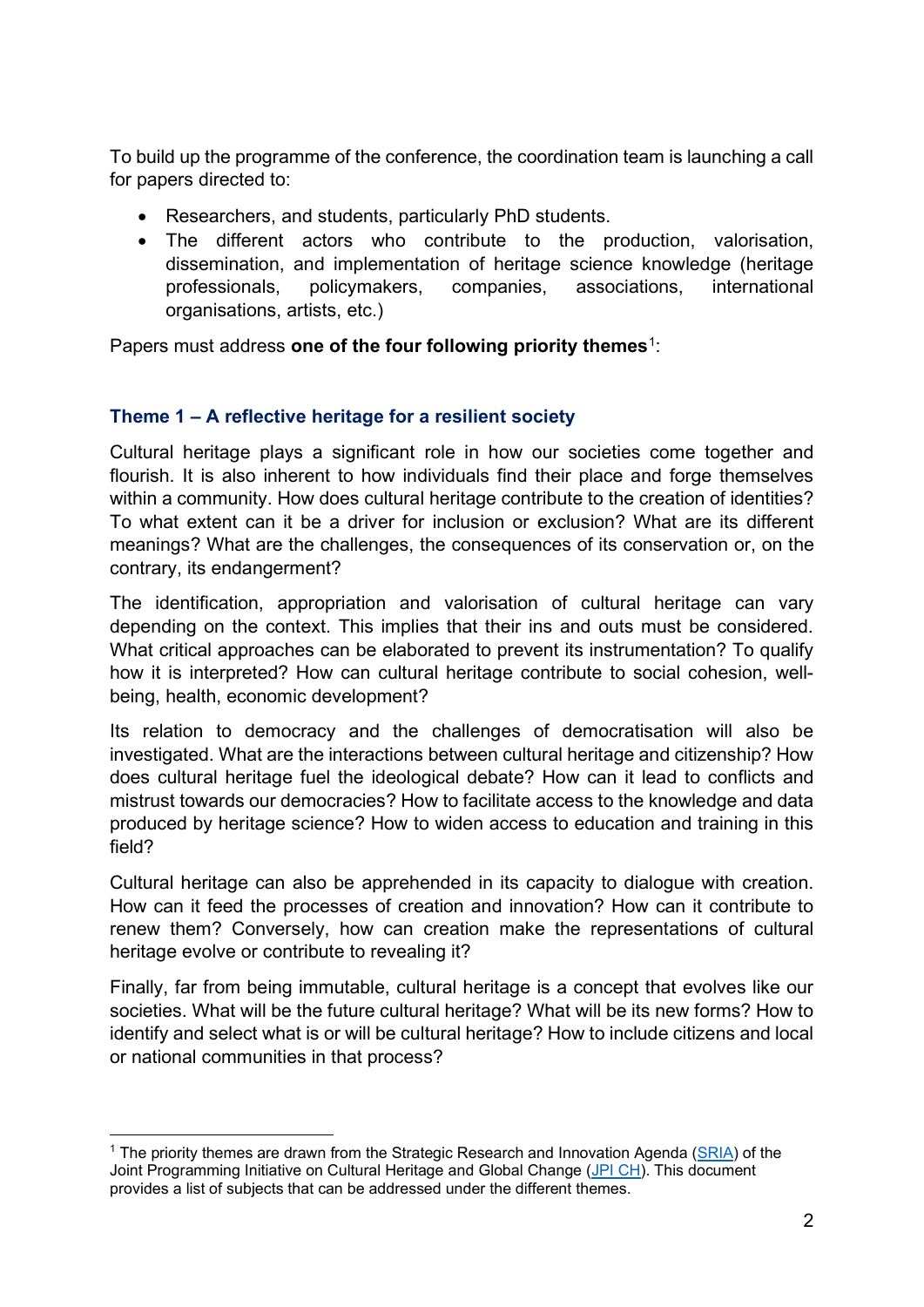# **Theme 2 – Sustainable management of cultural heritage**

This theme aims to investigate management strategies, governance models as well as methods of conservation of cultural heritage and its data.

It is important therefore to study and question how our societies administrate and pass down cultural heritage. What institutional, organisational, and economic structures allow the perpetuation of cultural heritage assets and know-how? What are the new forms of participatory governance? What alternative business models can be studied? How to find the right balance between use and protection?

The methods, technologies and tools associated with the preservation, restoration and transmission of cultural heritage are also at the core of this theme. What issues surround today's practices? What are the materials, technologies, and innovative methods to improve the preservation of cultural heritage? What tools and measures facilitate the understanding of cultural heritage and the transfer of skills? What opportunities and challenges arise from the use of digital technologies and artificial intelligence?

Finally, sustainable management of cultural heritage also implies securing the future of the data and archives produced to enhance its understanding and preservation. How to preserve them in the long term? How to guarantee the sharing and interoperability of them?

### **Theme 3 – Cultural heritage in a changing context**

Cultural heritage must be apprehended in a physical, demographic, social, environmental, economic, political, or cultural context that can change rapidly and on a large scale.

This theme will allow to address territorial and demographic changes that present threats as well as opportunities. How can urbanisation, population increase and decline, industrialisation and deindustrialisation, or intensive farming practices challenge conservation of built heritage, cultural landscapes, or local traditions? How do demographic changes influence the formation and management of cultural heritage over time? How can cultural heritage be integrated into urban and rural development policies?

Cultural heritage can also face threats created by events which, far from being new, can have far greater consequences in a globalised world. What are the consequences of conflicts, of theft and/or destruction of cultural assets for a society? How and with whom to tackle illicit trafficking of heritage assets? What are the consequences of a global pandemic such as COVID-19 on cultural heritage?

Another important issue concerns the conditions and consequences of the access to cultural heritage. What are the challenges caused by tourism, tourist accommodation and gentrification of historic cities and centres? What balance between the positive and negative impacts of mass tourism can be found? How to implement sustainable